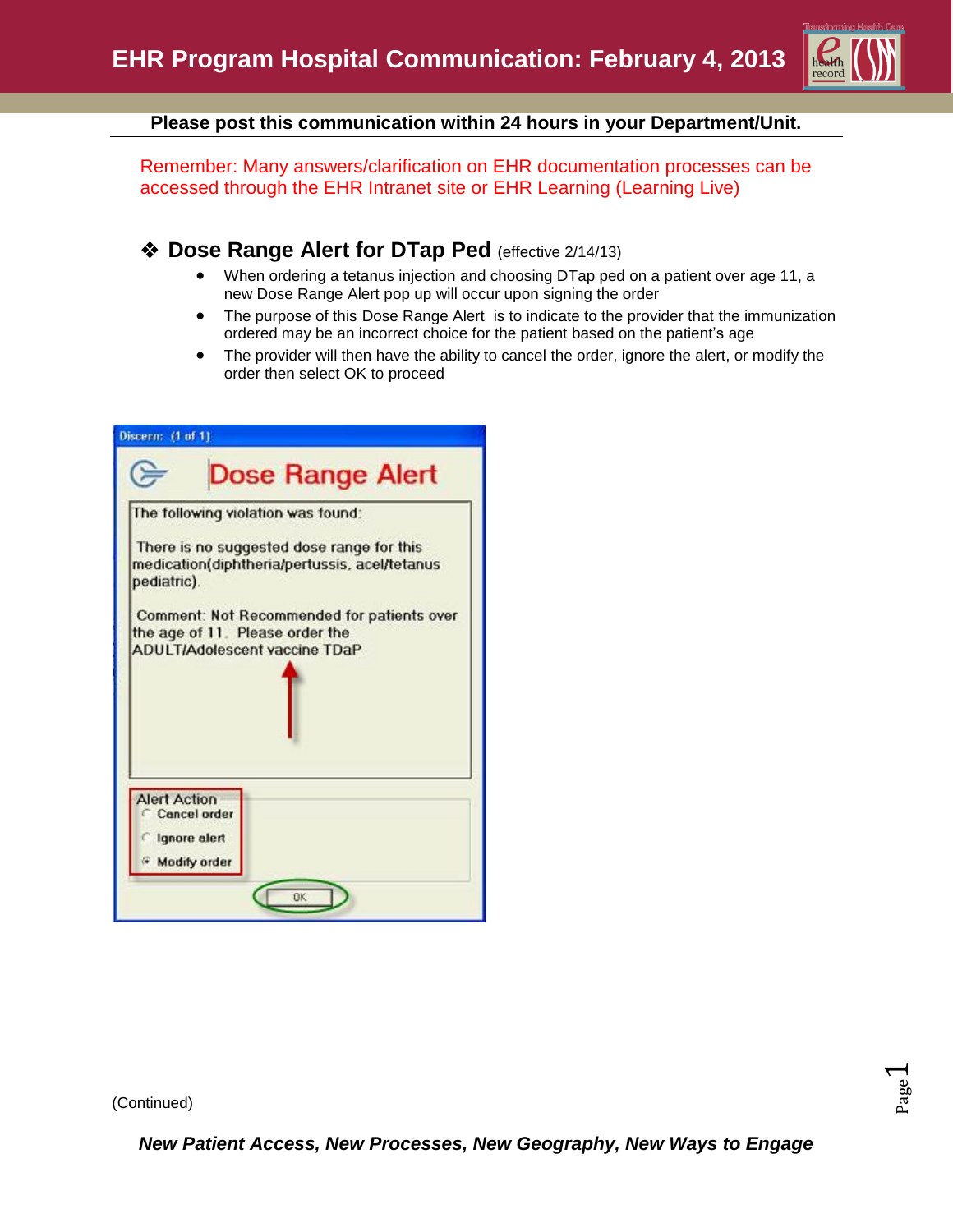

## **Electronic Medication Request** (beginning 2/11/13) **(attached job aid)**

- $\bullet$  Pilot at CSM-M 7<sup>th</sup> floor was a success and will now be moved to standard practice to other units
- This functionality excludes units/departments that do not utilize the Green Sheet for communication to Pharmacy (example: River Woods, Emergency Department). These areas will continue current practice for communication to pharmacy
- There are 3 areas available within the EHR for electronic medication request. All follow the same process for the pharmacy request
	- $\triangleright$  MAR
	- $\triangleright$  Orders Profile (example below)
	- Medication List



- **Right-click** on the medication required > chose **medication request** > medication request box will open > Choose **"reason"** from the drop down menu > enter any applicable **comments** (such as medication dropped, patient vomited, etc. ) > click **OK** > request will be routed to pharmacy
- Any electronic requests coming from an area not using this functionality will receive a call from pharmacy and the unit's process will be used
- Electronic Medication Requests are not tracked in the EHR

| <b>Le Medication Request</b>                                                                                                                                               | <b>Le Medication Request</b>                                   |
|----------------------------------------------------------------------------------------------------------------------------------------------------------------------------|----------------------------------------------------------------|
| Reason:<br>(None)<br>Contaminated med<br>Lost med<br>Multi-usel<br>Not in server/drawer<br>Other<br>Out of stock<br>Patient emesis/spit up<br>Previous hold<br>IPRN refill | Reason:<br>Enter your applicable comment here.<br>ΟK<br>Cancel |

Page  $\boldsymbol{\sim}$